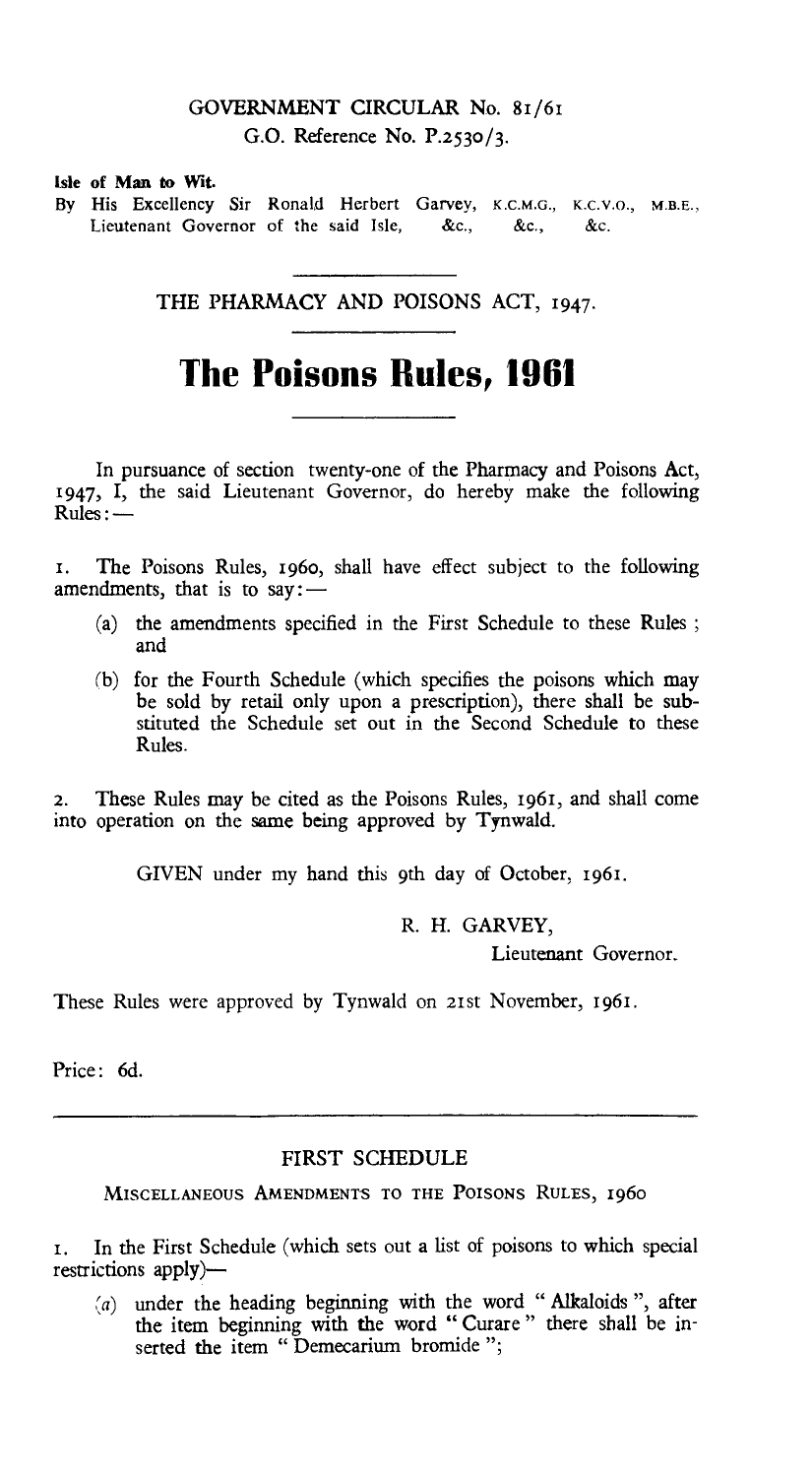- (b) the words " $I: 3$ -Dimethyl-4-phenyl-4-propionyloxyhexamethyleneimine ; its salts " shall be omitted, and in substitution therefor after the words " Polymethylenebistrimethylammonium salts " there shall be inserted the words " Proheptazine ; its salts " ;
- $(c)$  after the item " Dyflos" there shall be inserted the item " Endothal; its salts";
- $(d)$  in the item beginning with the words "Phosphorus compounds, the following ", after the word " Amiton " there shall be inserted the words " Azinphos-methyl", and after the word " Parathion " there shall be inserted the word " Phosphamidon ".

**2.** In the Third Schedule, in the part headed " Group II " (in which are specified in the first column the poisons which are exempted from the provisions of Part II of the Pharmacy and Poisons Act, 1933, and the Rules made thereunder, in so far as they are contained in the substances or articles specified opposite thereto in the second column)—

*(a) in* the first column, for the item beginning with the words " Androgenic and oestrogenic substances, the following " there shall be substituted the item-

> " Androgenic, oestrogenic and progestational substances, the following : —

Benzoestrol

Derivatives of stilbene, dibenzyl or naphthalene with oestrogenic activity ; their esters

Steroid compounds with androgenic or oestrogenic or progestational activity  $\beta$ ; their esters ";

(b) in the first column, in the item beginning with the words " Antihistamine substances, the following ", the words-

" i-(4-p-Chloropheny1-3-phenyl-but-2-eny1)-pyrrolidine " and " I-Dimethylamino-3-phenyl-3-(2-pyridy1)-propane "

shall be omitted, and in respective substitution therefor, after the word " Promethazine " there shall be inserted the word " Pyrrobutamine ", and after the word " Phenindamine " there shall be inserted the word " Pheniramine " ;

- (c) in the first column, in the item beginning with the words " Phosphorus compounds, the following ", after the word " Amiton " there shall be inserted the words " Azinphos-methyl ", and after the word " Parathion " there shall be inserted the word " Phosphamidon" ; and
- (d) in the second column, for the entry opposite to the item " Sodium nitrite " in the first column, there shall be substituted the item " Substances other than preparations containing more than o. i per cent. of sodium nitrite for the destruction of rats or mice "
- 3. In the Fifth Schedule—
	- (a) in Part A (which specifies in the second column the form to which poisons specified in the first column opposite thereto *are*  restricted when sold by listed sellers of poisons)—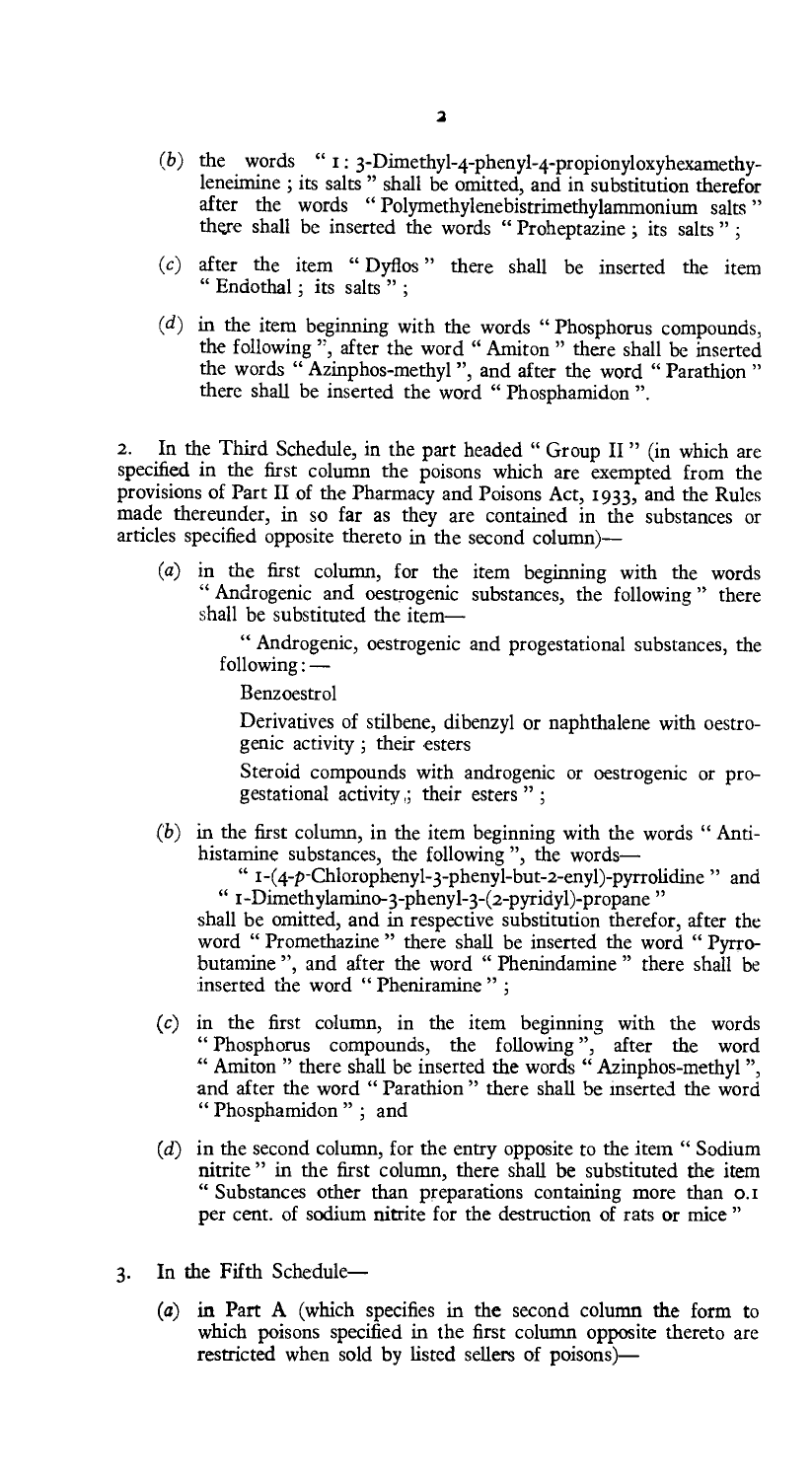- (i) in the first column, after the item beginning with the word " Dinoseb" there shall be inserted the item " Endothal; its salts ", and opposite thereto in the second column, there shall be inserted the entry " Preparations for use in agriculture or horticulture ",
- (ii) in the first column, in the item beginning with the words " Phosphorus compounds, the following ", after the word " Amiton " there shall be inserted the words " Azinphosmethyl " and after the word " Parathion " there shall be inserted the word " Phosphamidon ";
- *(b)* in Part B (which specifies the poisons which may be sold by listed sellers of poisons only to persons engaged in the trade or business of agriculture or horticulture and for the purposes of that trade or business), in the item beginning with the words " Phosphorus compounds, the following", after the word "Amiton" there shall be inserted the words " Azinphos-methyl " and after the word " Parathion " there shall be inserted the word " Phosphamidon ".

4. In the Sixth Schedule (which specifies in the second column, as regards the poisons set out in the first column, the statements permissible for labelling purposes as to the proportion of the poison in preparations containing it), for the item " Suprarenal gland, the active principles of ; their salts ", there shall be substituted the item " Suprarenal gland medulla, the active principles of ; their salts ", and in the entry opposite thereto in the second column the words " or of the cortex ", in both places where those words occur. shall be omitted

5. In the Seventh Schedule (which specifies the words with which the container of certain poisons must be labelled when sold)—

*(a)* in paragraph r (which requires the label *" Caution. It is dangerous to take this preparation except under medical supervision*") the item "Pituitary gland, the active principles of" shall be omitted, and in the item beginning with the words " Anti-histamine substances, the following " the words-

"  $I-(4-p-Chlorophenyl-3-phenyl-but-2-enyl)-pyrrolidine$ " and " r-Dimethylamino-3-phenyl-3-(2-pyridy1)-propane "

shall be omitted, and in respective substitution therefor, after the word " Promethazine " there shall be inserted the word " Pyrrobutamine ", and after the word " Phenindamine " there shall be inserted the word " Pheniramine " ;

- (b) in paragraph 6 (which requires the label " *Caution*. This sub*stance is poisonous. The inhalation of its vapour, mist, spray or dust may have harmful consequences. It may also be dangerous to let it come into contact with the skin or clothing ")—* 
	- (i) after the item beginning with the word " Dinoseb " there shall be inserted the item " Endothal ; its salts " ; and
	- (ii) in the item beginning with the words " Phosphorus compounds, the following ", after the word " Amiton " there shall be inserted the words " Azinphos-methyl ", and after the word " Parathion " there shall be inserted the word " Phosphamidon ".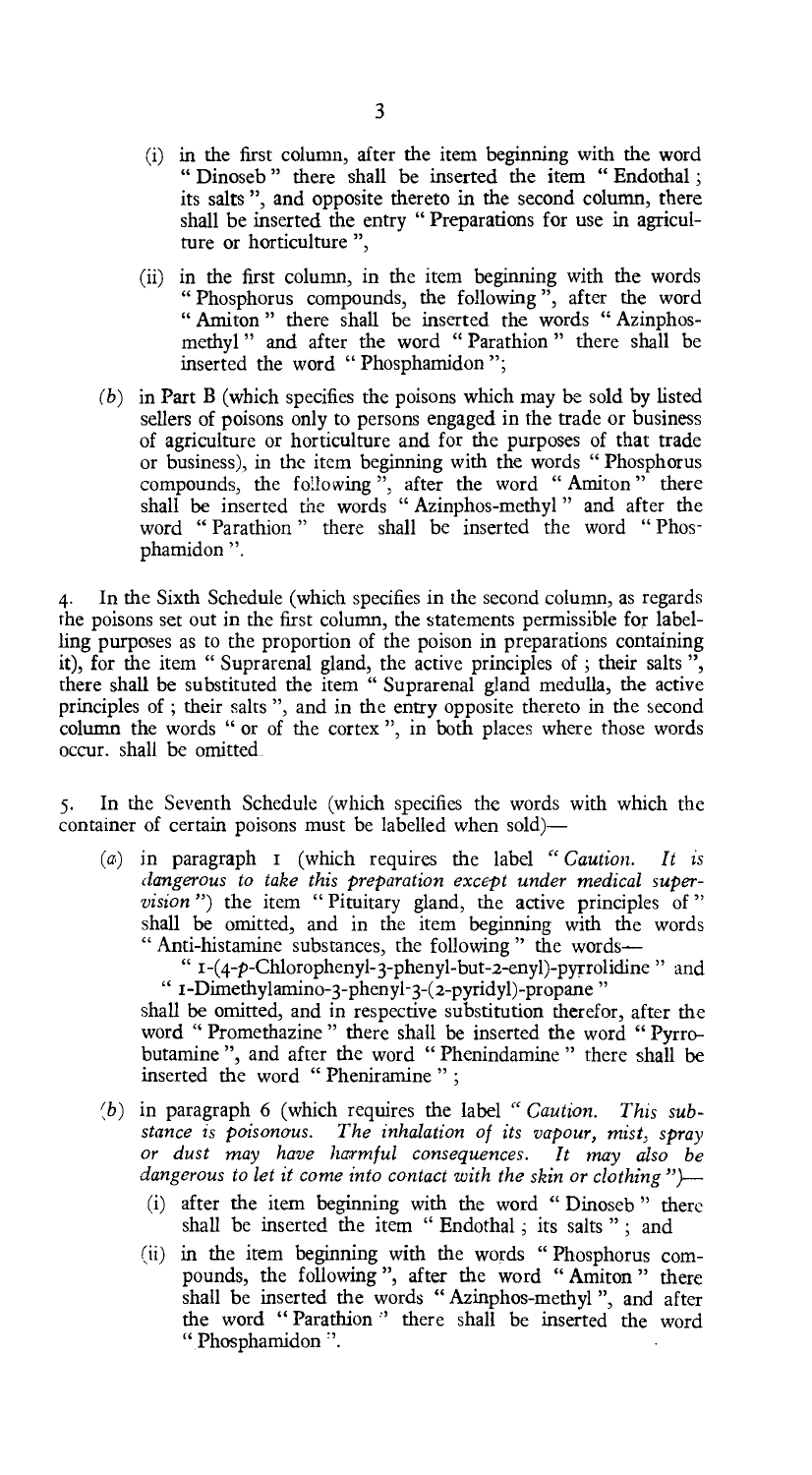**6.** in the Eighth Schedule (which specifies certain poisons in the transport of which certain requirements, including requirements as to labelling, must be observed)—

- (a) after the item beginning with the word " Dinoseb " there shall be inserted the item " Endothal ; its salts ";
- (b) in the item beginning with the words " Phosphorus compounds, the following ", after the word " Amiton " there shall be inserted the words " Azinphos-methyl ", and after the word " Parathion " there shall be inserted the word " Phosphamidon ".

7. In the Sixteenth Schedule (which specifies the poisons which are required to be coloured before sale in certain cases) the words-

" 2-Methoxycarbonyl-I-methylvinyl dimethyl phosphate "

shall be omitted, and at the end of the list of poisons there shall be added the item-

" Phosphorus compounds, the following: —

Azinphos-methyl

2-Methoxycarbonyl-I-methylvinyl dimethyl phosphate Phosphamidon ".

### SECOND SCHEDULE

AMENDED FOURTH SCHEDULE TO THE POISONS RULES, 1960

" FOURTH SCHEDULE Rules 5 (3) and 12

*Substances required to be sold by retail only upon a prescription given by a duly qualified medical practitioner, registered dentist, registered veterinary surgeon or registered veterinary practitioner* 

### **PART** A

Allylisopropylacetylurea

Barbituric acid ; its salts ; derivatives of barbituric acid ; their salts ; compounds of barbituric acid, its salts, its derivatives, their salts, with any other substance

Busulphan ; its salts

Chlorambucil ; its salts

Cyclophosphamide ; its salts

**Demecarium bromide** 

Dinitrocresols (DNC) ; their compounds with a metal or a base, except preparations for use in agriculture or horticulture

Dinitronaphthols ; dinotrophenols ; dinitrothymols

Disulfiram

Dithienylallylamines ; dithienylalkylallylamines ; their salts ; except diethylthiambutene, dimethylthiambutene and ethylmethylthiambutene

Gallamine ; its salts ; its quaternary compounds

Mannomustine ; its salts

Mercaptopurine ; its salts

Mustine ; its salts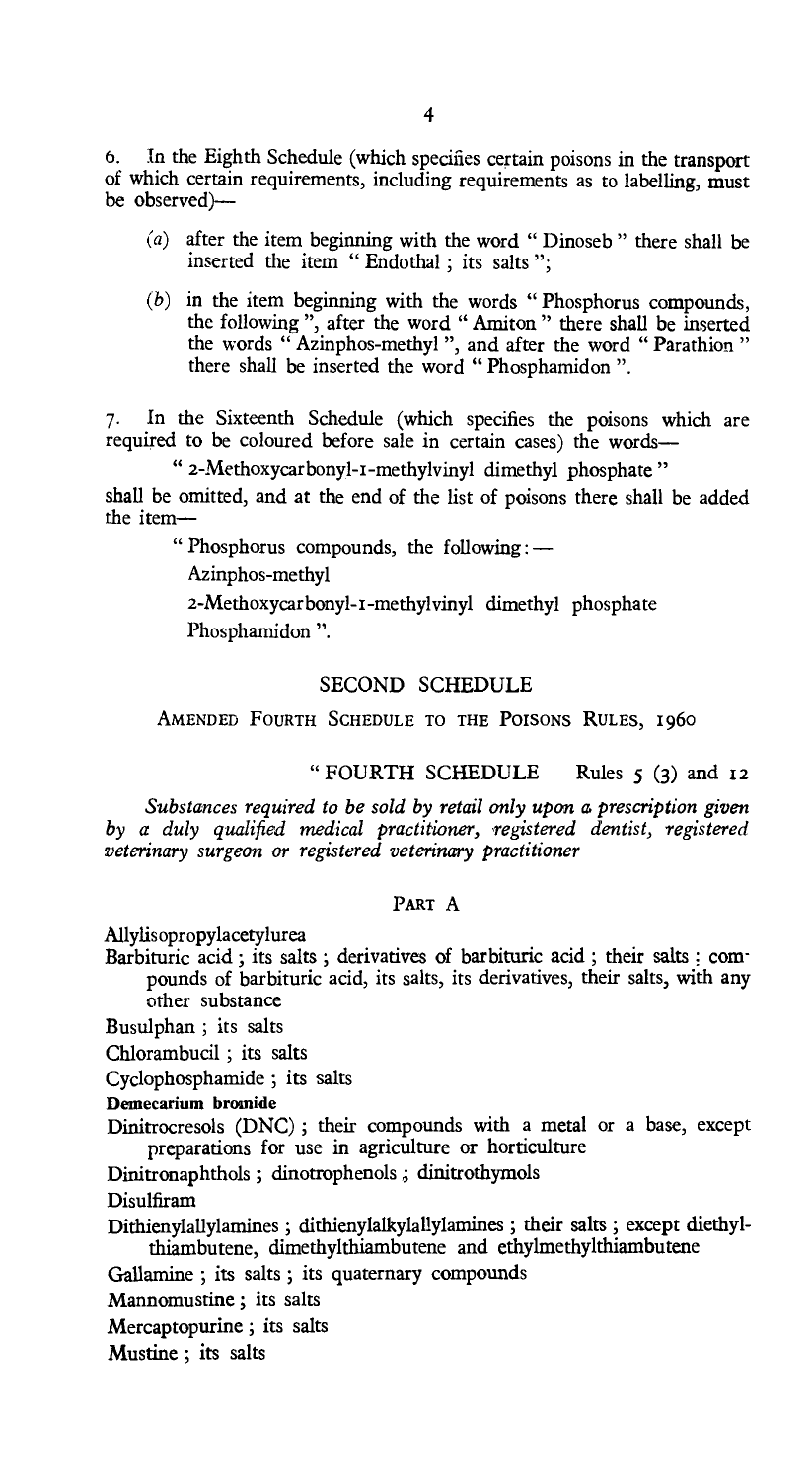Phenacemide

Phenylcinchoninic acid , salicylcinchoninic acid ; their salts ; their esters Polymethylenebistrimethylammonium salts

Tretamine ; its salts

Trimustine ; its salts.

#### PART B

Acetanilide ; alkyl acetanilides

Acetylcarbromal

Amidopyrine ; its salts ; amidopyrine sulphonates ; their salts

 $p$ -Aminobenzenesulphonamide its salts; derivatives of  $p$ -aminobenzenesulphonamide having any of the hydrogen atoms of the  $p$ -amino group or of the sulphonamide group substituted by another radical ; their salts ; except when contained in ointments or surgical dressings or in preparations for the prevention and treatment of diseases in poultry B-Aminopropylbenzene; its salts; its N-alkyl derivatives; their salts;

B-aminoisopropylbenzene ; its salts ; its N-alkyl derivatives ; their salts

Androgenic, oestrogenic **and progestational** substances, the following: —

Benzoestrol

Derivatives of stilbene, dibenzyl or naphthalene with oestrogenic activity ; their esters

Steroid compounds with androgenic or oestrogenic **or progestational**  activity ; their esters

Azacyclonol ; its salts

Benactyzine ; its salts

Benztropine ; its salts

Bromvaletone

Captodiame ; its salts

Carbethoxysyringoylmethylreserpate ; its salta

Carbromal

**Chlordiazepoxide ; its salts** 

2-p-Chloropheny1-3-methylbutane-2: 3-diol

Chlorpropamide ; its salts

**Chlorprothixene** 

**Diethylpropion ; its salts** 

**Ectylurea Ethchlorvynol** 

**Ethinamate** 

**Glutethimide ; its salts** 

**Hexapropymate** 

4-Hydroxymethy1-2: 2-dlisopropyl-I : 3-dioxolan

Hydroxyzine ; its salts

Imipramine ; its salts

**lsocarboxazid ; its salts** 

Mephenesin ; its esters

**Mephentennine ; its salts** 

Meprobamate

Metformin ; its salts

**Methaqualone; its salts**